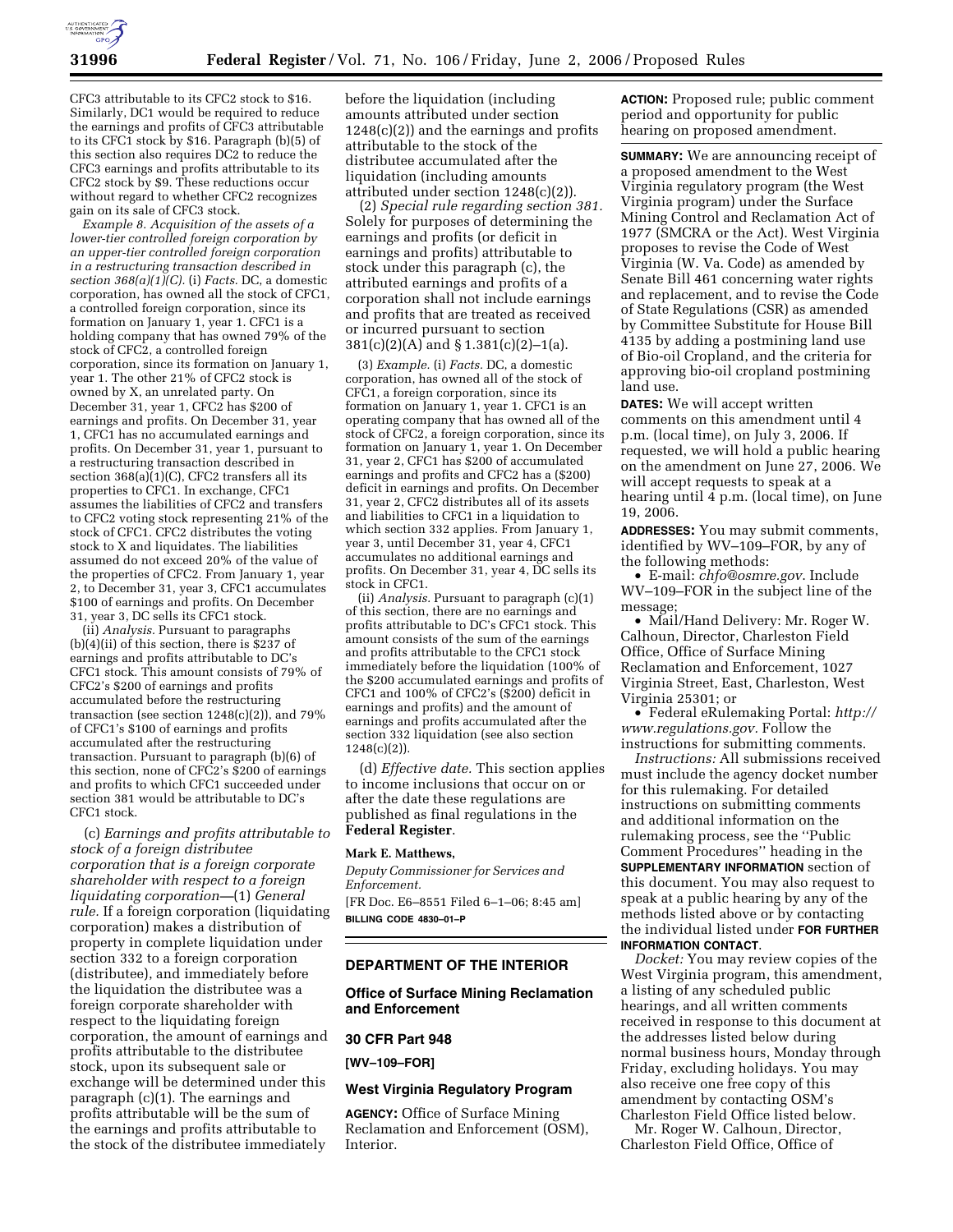Surface Mining Reclamation and Enforcement, 1027 Virginia Street, East, Charleston, West Virginia 25301, Telephone: (304) 347–7158. E-mail: *chfo@osmre.gov.* 

West Virginia Department of Environmental Protection, 601 57th Street, SE., Charleston, WV 25304, Telephone: (304) 926–0490.

In addition, you may review a copy of the amendment during regular business hours at the following locations:

Office of Surface Mining Reclamation and Enforcement, Morgantown Area Office, 604 Cheat Road, Suite 150, Morgantown, West Virginia 26508, Telephone: (304) 291–4004. (By Appointment Only).

Office of Surface Mining Reclamation and Enforcement, Beckley Area Office, 313 Harper Park Drive, Suite 3, Beckley, West Virginia 25801, Telephone: (304) 255–5265.

**FOR FURTHER INFORMATION CONTACT:** Mr. Roger W. Calhoun, Director, Charleston Field Office, Telephone: (304) 347– 7158. E-mail: *chfo@osmre.gov.* 

#### **SUPPLEMENTARY INFORMATION:**

I. Background on the West Virginia Program II. Description of the Proposed Amendment III. Public Comment Procedures IV. Procedural Determinations

### **I. Background on the West Virginia Program**

Section 503(a) of the Act permits a State to assume primacy for the regulation of surface coal mining and reclamation operations on non-Federal and non-Indian lands within its borders by demonstrating that its program includes, among other things, ''\* \* \* a State law which provides for the regulation of surface coal mining and reclamation operations in accordance with the requirements of the Act \* \* \*; and rules and regulations consistent with regulations issued by the Secretary pursuant to the Act.'' See 30 U.S.C.  $1253(a)(1)$  and  $(7)$ . On the basis of these criteria, the Secretary of the Interior conditionally approved the West Virginia program on January 21, 1981. You can find background information on the West Virginia program, including the Secretary's findings, the disposition of comments, and conditions of approval of the West Virginia program in the January 21, 1981, **Federal Register** (46 FR 5915). You can also find later actions concerning West Virginia's program and program amendments at 30 CFR 948.10, 948.12, 948.13, 948.15, and 948.16.

# **II. Description of the Proposed Amendment**

By letter dated April 17, 2006 (Administrative Record Number WV–

1462), the West Virginia Department of Environmental Protection (WVDEP) submitted an amendment to its program under SMCRA (30 U.S.C. 1201 *et seq.*). The amendment consists of State Committee Substitute for House Bill 4135, which amends CSR 38–2 by adding a postmining land use of Bio-oil Cropland and criteria for approving biooil cropland as an alternative postmining land use for mountaintop removal mining operations with variances from approximate original contour. Also submitted is State Senate Bill 461, which amends W. Va. Code section 22–3–24 relating to water rights and replacement. In its submittal of the amendment, the WVDEP stated that the codified time table for water replacement is identical to the one contained in the agency's policy dated August 1995 regarding water rights and replacement that is referenced in the Thursday, March 2, 2006, **Federal Register** (71 FR 10764, 10784–85).

The West Virginia Governor also signed Senate Bill 774, on April 4, 2006, which amends language concerning definitions, offices, and officers within the Department of Environmental Protection. The amendments to Senate Bill 774 are non-substantive and do not require OSM approval. Therefore, the amendments to Senate Bill 774 can take effect as provided therein on June 9, 2006.

West Virginia proposes the following amendments:

#### *Senate Bill 461*

Senate Bill 461, which was passed by the Legislature on March 11, 2006, and signed into law by the Governor on April 4, 2006, amends Article 3 of the West Virginia Surface Coal Mining and Reclamation Act (WVSCMRA). Specifically, section 22–3–24 concerning water rights and replacement, waiver of replacement is amended at subsection (c) by deleting the last sentence and by adding new subsections (d) and (h). As amended, section 22–3–24 provides as follows:

22–3–24. Water rights and replacement; waiver of replacement.

(a) Nothing in this article affects in any way the rights of any person to enforce or protect, under applicable law, the person's interest in water resources affected by a surface mining operation.

(b) Any operator shall replace the water supply of an owner of interest in real property who obtains all or part of the owner's supply of water for domestic, agricultural, industrial or other legitimate use from an underground or surface source where the supply has been affected by contamination, diminution or interruption proximately caused by the surface mining operation, unless waived by the owner.

(c) There is a rebuttable presumption that a mining operation caused damage to an owner's underground water supply if the inspector determines the following: (1) Contamination, diminution or damage to an owner's underground water supply exists; and (2) a preblast survey was performed, consistent with the provisions of section thirteen-a of this article, on the owner's property, including the underground water supply, that indicated that contamination, diminution or damage to the underground water supply did not exist prior to the mining conducted at the mining operation.

(d) The operator conducting the mining operation shall: (1) Provide an emergency drinking water supply within twenty-four hours; (2) provide temporary water supply within seventy-two hours; (3) within thirty days begin activities to establish a permanent water supply or submit a proposal to the secretary outlining the measures and timetables to be utilized in establishing a permanent supply. The total time for providing a permanent water supply may not exceed two years. If the operator demonstrates that providing a permanent replacement water supply can not be completed within two years, the secretary may extend the time frame on [a] case-bycase basis; and (4) pay all reasonable costs incurred by the owner in securing a water supply.

(e) An owner aggrieved under the provisions of subsections (b), (c) or (d) of this section may seek relief in court or pursuant to the provisions of section five, article threea of this chapter.

(f) The director shall propose rules for legislative approval in accordance with the provisions of article three, chapter twentynine-a of this code to implement the requirements of this section.

(g) The provisions of subsection (c) of this section shall not apply to the following: (1) Underground coal mining operations; (2) the surface operations and surface impacts incident to an underground coal mine; and (3) the extraction of minerals by underground mining methods or the surface impacts of the underground mining methods.

(h) Notwithstanding the denial of the operator of responsibility for the damage of the owners [owner's] water supply or the status of any appeal on determination of liability for the damage to the owners [owner's] water supply, the operator may not discontinue providing the required water service until authorized by the division. Notwithstanding the provisions of subsection (g) of this section, on and after the effective date of the amendment and reenactment of this section during the regular legislative session of two thousand six, the provisions of this section shall apply to all mining operations for water replacement claims resulting from mining operations regardless of when the claim arose.

#### *House Bill 4135*

Committee Substitute for House Bill 4135, which was passed by the Legislature on March 11, 2006, and signed into law by the Governor on April 4, 2006, amends CSR 38–2 by authorizing the WVDEP to promulgate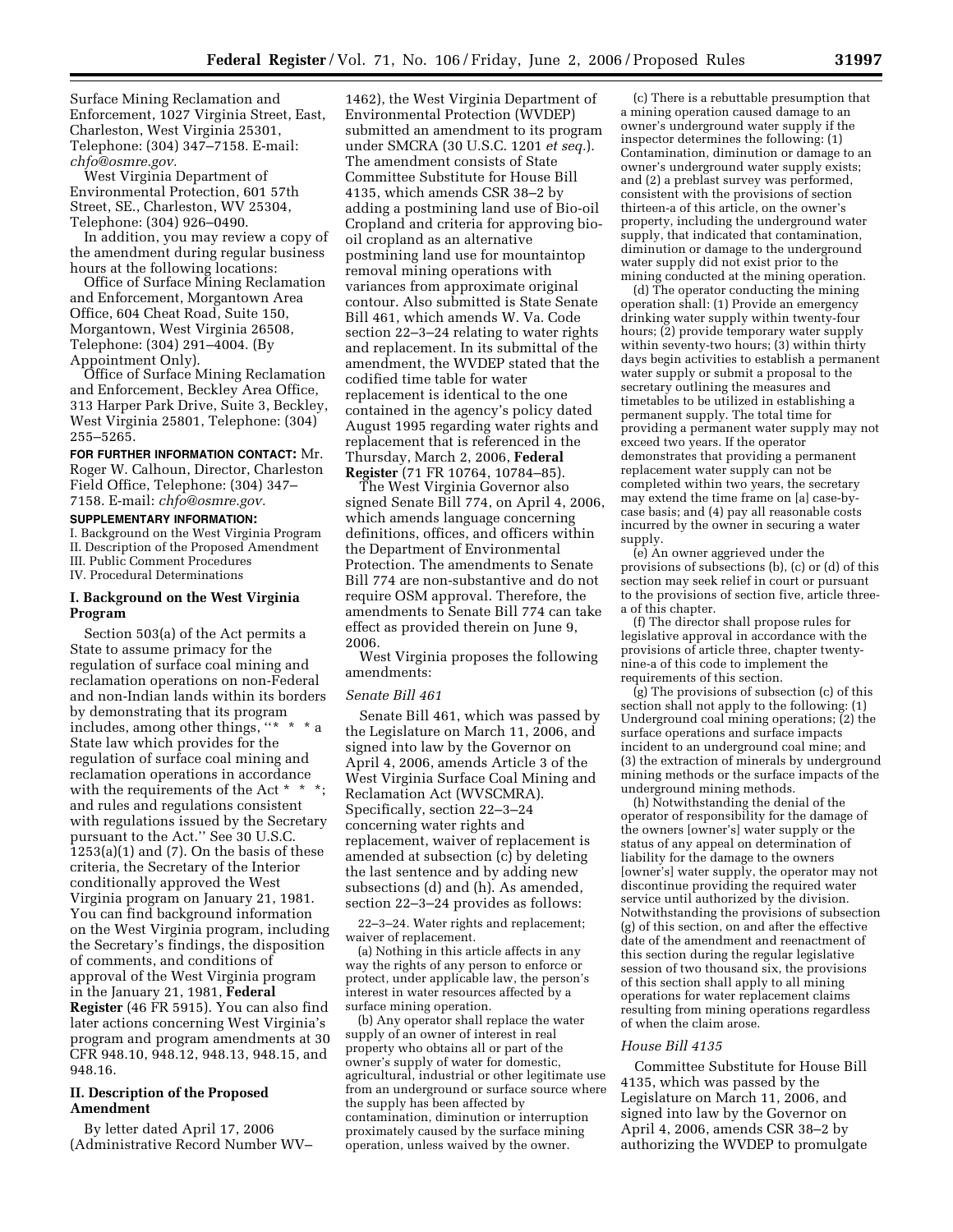legislative rules. Subsection 38–2–7.2.e is amended by adding new paragraph 38–2–7.2.e.1. As amended, subsection 38–2–7.2.e provides as follows:

7.2.e. Cropland. Land used primarily for the production of cultivated and closegrowing crops for harvest alone or in association with sod crops. Land used for facilities in support of farming operations are included;

7.2.e.1. Bio-oil Cropland. Agricultural production of renewable energy crops through long-term intensive cultivation of close-growing commercial biological oil species (such as soybeans, rapeseed or canola) for harvest and ultimate production of bio-fuels as an alternative to petroleum based fuels and other valuable products;

New paragraph 38–2–7.3.d is added to provide as follows:

7.3.d. A change in postmining land use to bio-oil cropland constitutes an equal or better use of the affected land, as compared with pre-mining use for purposes of W. Va. Code 22–3–13(c) in the determination of variances of approximate original contour for mountaintop removal operations subject to section 38–2–7.8 of this rule;

New subsection 38–2–7.8, concerning Bio-oil Crop Land, is added to provide as follows:

7.8. Bio-oil Crop Land.

7.8.1. Criteria for Approving Bio-oil Cropland Postmining Land Use.

7.8.1.a. An alternative postmining land use for bio-oil cropland may be approved by the secretary after consultation with the landowner and or land management agency having jurisdiction over state or Federal lands: Provided, That the following conditions have been met.

7.8.1.a.1. There is a reasonable likelihood for the achievement of bio-oil crop production (such as soybeans, rapeseed or canola) as witnessed by a contract between the landowner and a commercially viable individual or entity, binding the parties to the production of bio-oil crops for a measurement period of at least two years after the competition [completion] of all restoration activity within the permitted boundaries;

7.8.1.a.2. The bio-oil crop reclamation plan is reviewed and approved by an agronomist employed by the West Virginia Department of Agriculture. The applicants shall pay for any review under this section;

7.8.1.a.3. The use does not present any actual or probable hazard to the public health or safety or threat of water diminution or pollution;

7.8.1.a.4. Bio-oil crop production is not:

7.8.1.a.4.A. Impractical or unreasonable; 7.8.1.a.4.B. Inconsistent with applicable land use policies or plans;

7.8.1.a.4.C. Going to involve unreasonable delays in implementation; or

7.8.1.a.4.D. In violation of any applicable law.

7.8.2. Soil reconstruction specifications for bio-oil crop postmining land use shall be established by the W. Va. Department of Agriculture in consultation with the U. S.

Natural Resources Conservation Service and based upon the standards of the National Cooperative Soil Survey and shall include, at a minimum, physical and chemical characteristics of reconstructed soils and soil descriptions containing soil-horizon depths, soil densities, soil pH, and other specifications such that constructed soils will have the capability of achieving levels of yield equal to, or higher that [than], those required for the production of commercial seed oils species (such as soybeans, rapeseed or canola) and meets [meet] the requirement of 14.3 of this rule.

7.8.3. Bond Release.

7.8.3.a. Phase I bond release shall not be approved until W. Va. Department of Agriculture certifies and the secretary finds that the soil meets the criteria established in this rule and has been placed in accordance with this rule. The applicants shall pay for any review under this section.

7.8.3.b. The secretary may authorize in consultation with the W. Va. Department of Agriculture, the Phase III bond release only after the applicant affirmatively demonstrates, and the secretary finds, that the reclaimed land can support bio-oil production; and there is a binding contract for production which meets the requirements of subdivision 7.8.1.a of this rule; and the requirements of paragraph 9.3.f.2 of this rule are met. The applicant shall pay for any review under this section.

7.8.3.c. Once final bond release is authorized, the permittee's responsibility for implementing the bio-oil cropland reclamation plan shall cease.

#### **III. Public Comment Procedures**

Under the provisions of 30 CFR 732.17(h), we are seeking your comments on whether these amendments satisfy the applicable program approval criteria of 30 CFR 732.15. If we approve these revisions, they will become part of the West Virginia program.

#### *Written Comments*

Send your written or electronic comments to OSM at the address given above. Your written comments should be specific, pertain only to the issues proposed in this rulemaking, and include explanations in support of your recommendations. We may not consider or respond to your comments when developing the final rule if they are received after the close of the comment period (see **DATES**). We will make every attempt to log all comments into the administrative record, but comments delivered to an address other than the Charleston Field Office may not be logged in.

#### *Electronic Comments*

Please submit Internet comments as an ASCII, Word file avoiding the use of special characters and any form of encryption. Please also include ''Attn: SATS NO. WV–109–FOR'' and your

name and return address in your Internet message. If you do not receive a confirmation that we have received your Internet message, contact the Charleston Field office at (304) 347– 7158.

#### *Availability of Comments*

We will make comments, including names and addresses of respondents, available for public review during normal business hours. We will not consider anonymous comments. If individual respondents request confidentiality, we will honor their request to the extent allowable by law. Individual respondents who wish to withhold their name or address from public review, except for the city or town, must state this prominently at the beginning of their comments. We will make all submissions from organizations or businesses, and from individuals identifying themselves as representatives or officials of organizations or businesses, available for public inspection in their entirety.

### *Public Hearing*

If you wish to speak at the public hearing, contact the person listed under **FOR FURTHER INFORMATION CONTACT** by 4 p.m. (local time), on June 19, 2006. If you are disabled and need special accommodations to attend a public hearing, contact the person listed under **FOR FURTHER INFORMATION CONTACT**. We will arrange the location and time of the hearing with those persons requesting the hearing. If no one requests an opportunity to speak, we will not hold a hearing.

To assist the transcriber and ensure an accurate record, we request, if possible, that each person who speaks at the public hearing provide us with a written copy of his or her comments. The public hearing will continue on the specified date until everyone scheduled to speak has been given an opportunity to be heard. If you are in the audience and have not been scheduled to speak and wish to do so, you will be allowed to speak after those who have been scheduled. We will end the hearing after everyone scheduled to speak and others present in the audience who wish to speak, have been heard.

### *Public Meeting*

If only one person requests an opportunity to speak, we may hold a public meeting rather than a public hearing. If you wish to meet with us to discuss the amendment, please request a meeting by contacting the person listed under **FOR FURTHER INFORMATION CONTACT**. All such meetings will be open to the public and, if possible, we